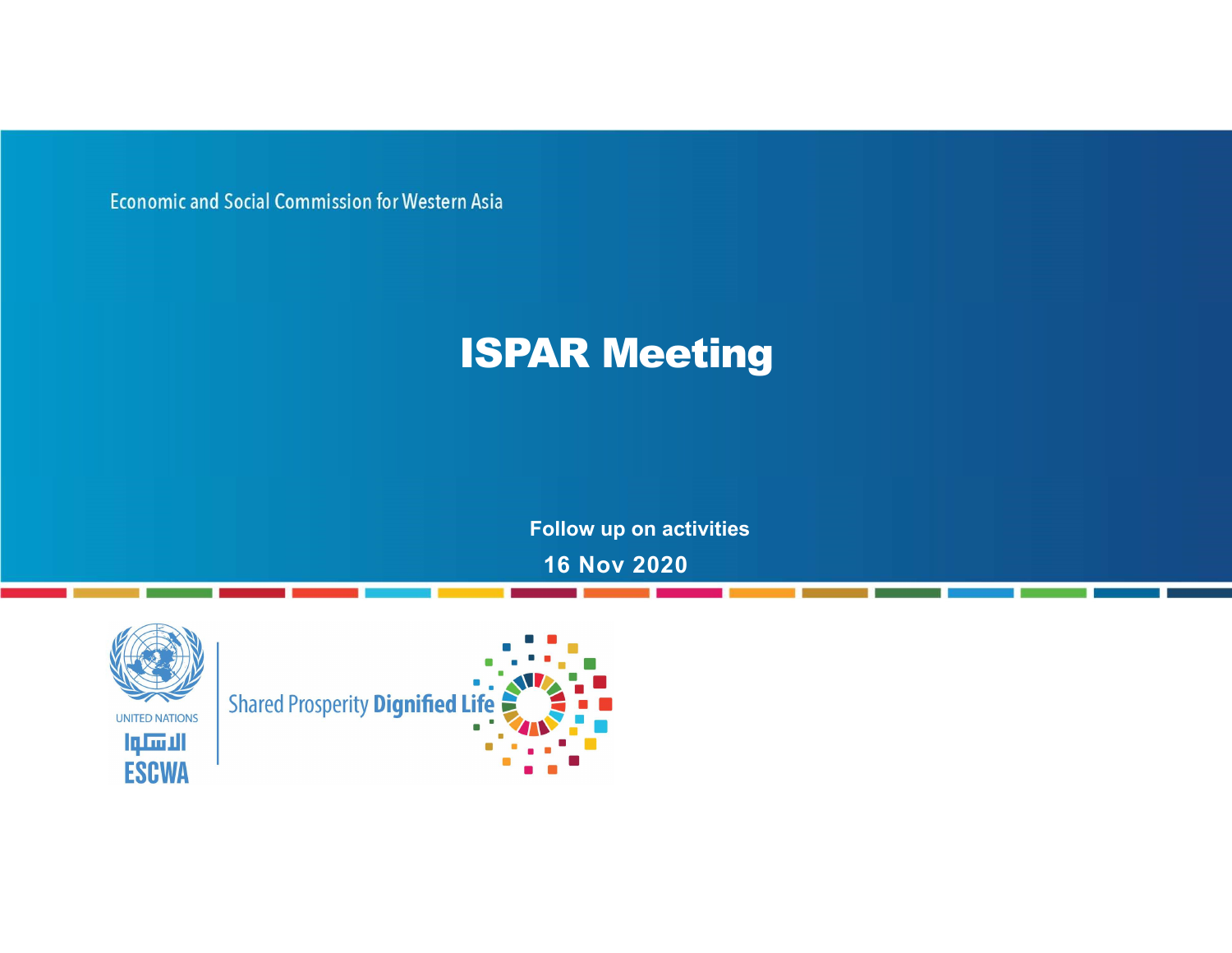# Discussion points and additional information

What is the value added compared to existing ones?

#### **Methodology**

- Access to raw data (so the governance of data production can be improved)
- Transparency methodology and calculations (how many hard data compare to surveys, compare apples and oranges, etc…)
- Calculations are redone it is not guestimates
- Clarification of the underlying model used to evaluate performances

### • Simulations and Policy Recommendations

- Focusing on one unique index
- Focusing on a theme (gender equality is not enough, financial inclusiveness, friendliness of business environment to women, etc…)
- Some elements influence gender balance but are not engendered such as the level of corruption that discourage disproportionately women so you may want to include additional KPIs on top of the engendered ones **Methodology**<br>
Access to raw data (so the governance of data production can be improved)<br>
Transparency methodology and calculations (how many hard data compare to surveys, compare apples<br>
Calculations are redone it is not
	- On various international indexes
	- more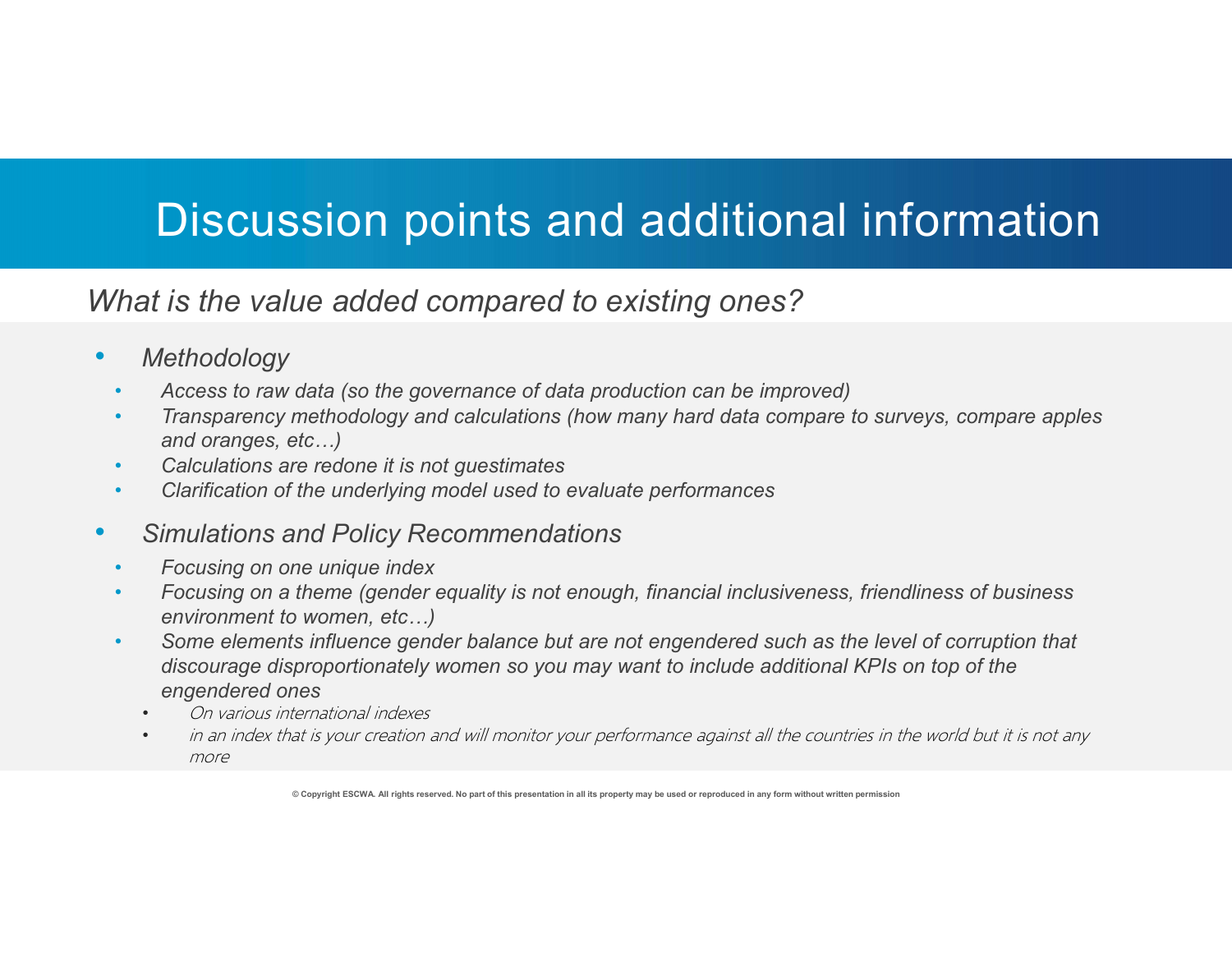# Discussion points and additional information **Discussion points and additional infor**<br> *is it possible to keep track of previous simulations?*<br>
• *Yes: on a scoreboard after registration*<br>
• *Possibility to create a PDF, save in excel, create a sharable weblink*<br>
Can **Discussion points and additional infor**<br> *Is it possible to keep track of previous simulations?*<br>
Yes: on a scoreboard after registration<br>
Possibility to create a PDF, save in excel, create a sharable weblink<br>
Can we use

- Is it possible to keep track of previous simulations?
	- Yes: on a scoreboard after registration
	- Possibility to create a PDF, save in excel, create a sharable weblink
- Can we use national data to reflect the reforms?
	-
- Can cities be added?
	-
- Who will maintain the database?
- How does it help with the Covid-19?
	- Help the private sector rebound, insertion in GVC after reshuffling, etc...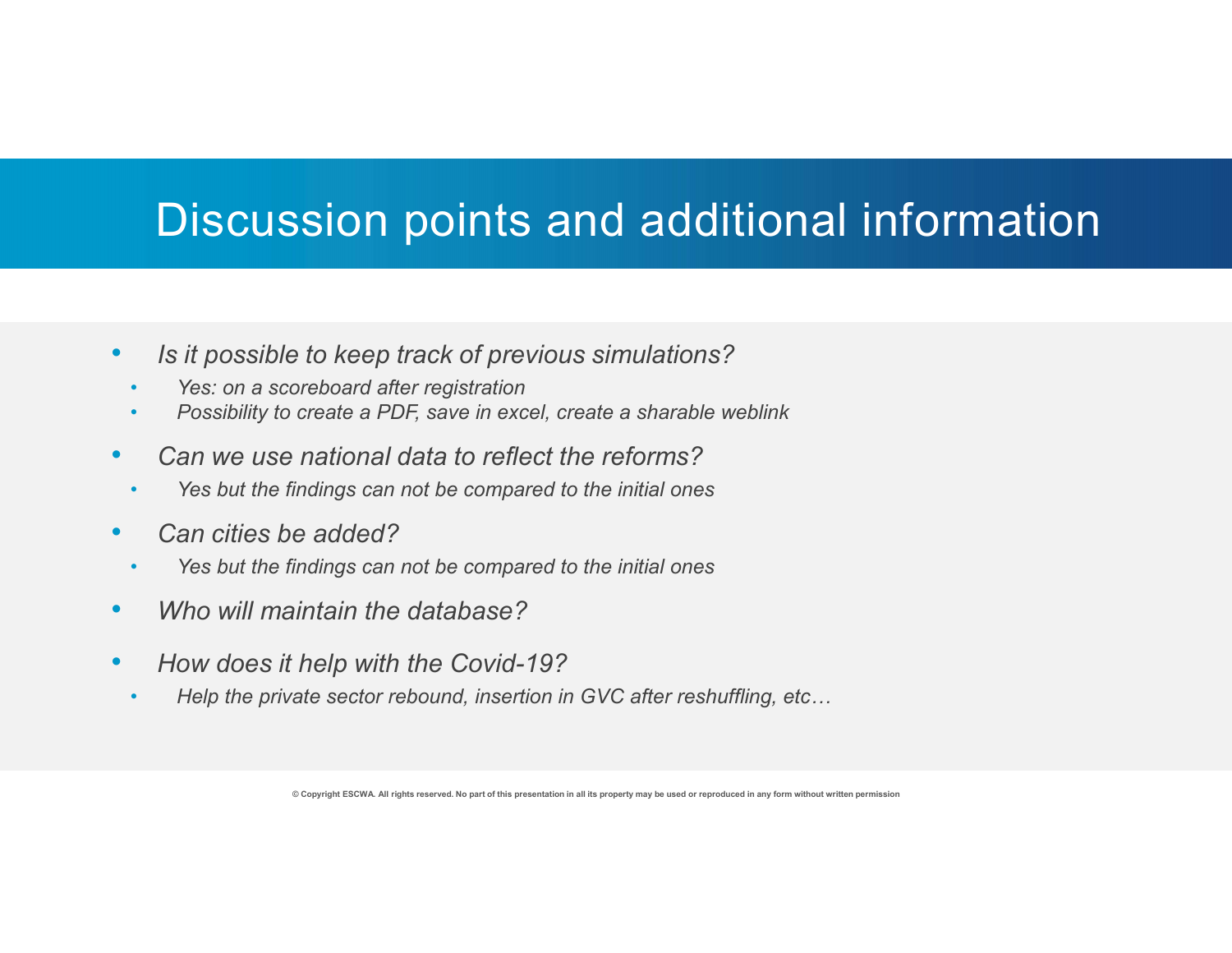# Project Phase 2

#### Add new indices based on requests from MS

Suggested Options for the Simulator

- Simulate any indicator (current case)
- Training simulator (5-10 KPIs)
- Simulation by theme
	- Group simulation (using all indicators)

- Exploring the feasibility: Simulation using Curve (Score-Ranking)
	- Pilot simulator (AI/ML/NLP): identify relevant policy recommendations

#### Additional case study